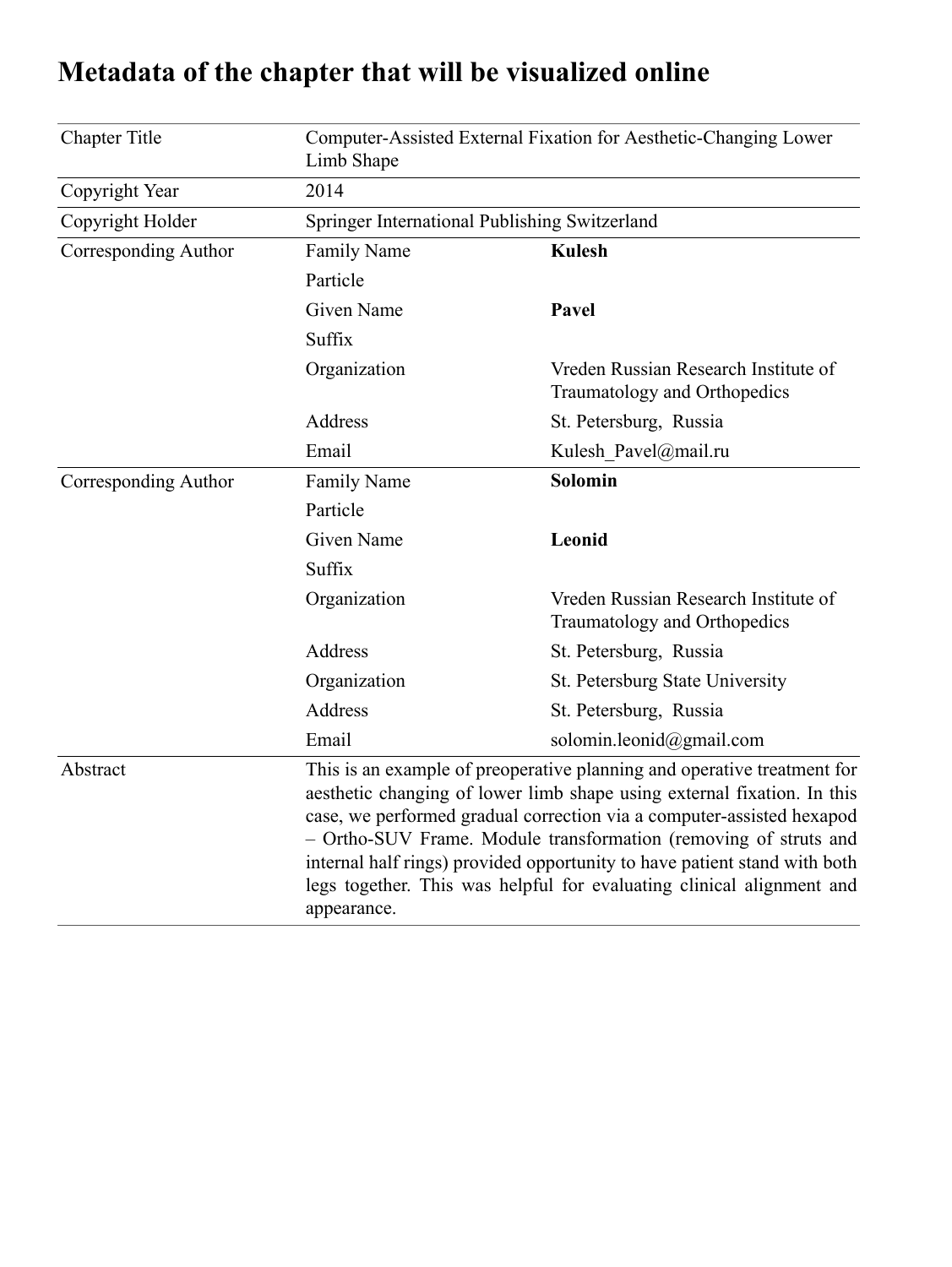# Computer-Assisted External Fixation for Aesthetic-Changing Lower

## Limb Shape

- 3 Pavel Kulesh<sup>a</sup>\* and Leonid Solomin<sup>a,b</sup>\*
- <sup>4</sup> <sup>a</sup> Vreden Russian Research Institute of Traumatology and Orthopedics, St. Petersburg, Russia
- <sup>b</sup>St. Petersburg State University, St. Petersburg, Russia

#### Abstract

This is an example of preoperative planning and operative treatment for aesthetic changing of lower

limb shape using external fixation. In this case, we performed gradual correction via a computer-

assisted hexapod – Ortho-SUV Frame. Module transformation (removing of struts and internal half

rings) provided opportunity to have patient stand with both legs together. This was helpful for

evaluating clinical alignment and appearance.

## 1 Brief Clinical History

This female 31 y.o. came to Vreden Russian Research Institute of Traumatology and Orthopedics on

April 08, 2012, having complaint of bow legs. She has been troubled by her alignment since she was

a teenager.

## 2 Preoperative Clinical Photos and Radiographs

See Fig. [1.](#page-2-0)

## 3 Preoperative Problem List

 The patient was unhappy with her lower limb shape: gap between knee joints, concave lower leg internal contour, and curved external contour.

Pathological changes of hip, knee, and ankle joints using physical and ultrasound examination

- and MRI were not revealed.
- Bilateral bow legs without pain.

## 4 Treatment Strategy

 The strategy was chosen according to the complexity of correction planned: valgization and medialization of the distal part of the tibia and tibia lengthening to pull the fibula distally. We planned to carry out three types of bone fragment moving. To simplify this procedure, software-

<sup>\*</sup>Email: Kulesh\_Pavel@mail.ru

<sup>\*</sup>Email: solomin.leonid@gmail.com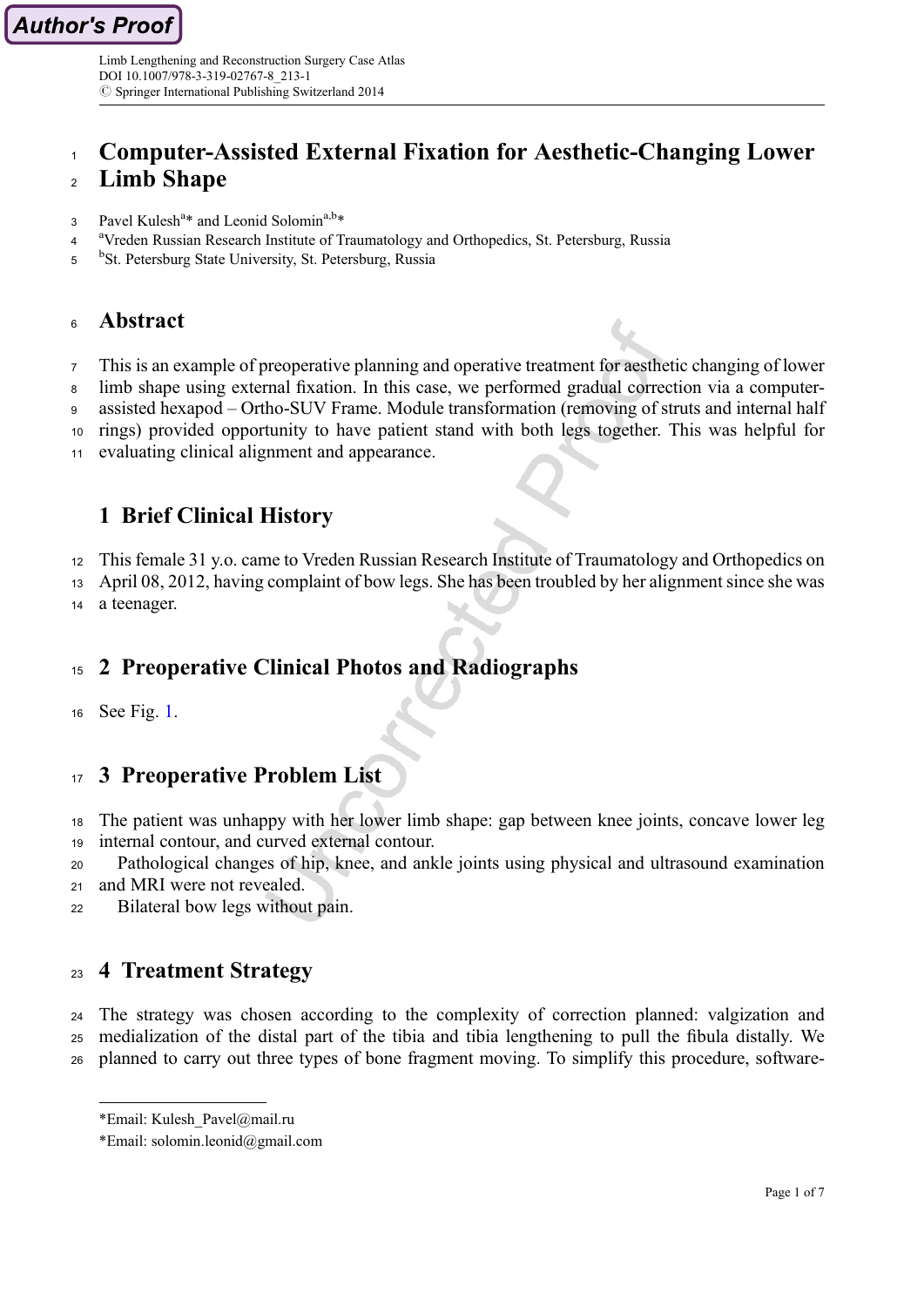<span id="page-2-0"></span>



- **Q1** Fig. 1 (a) Front view showing bow leg alignment. There is a 5 cm gap between the legs on the level of the knee joints and 8 cm gap between the legs on the level of the proximal third of the shank. (b) Behind view showing bow leg alignment. (c) Standing X-ray showing bilateral medial mechanical axis deviation
	- 27 based Ortho-SUV Frame (<http://ortho-suv.org>) was chosen. After deformity correction, the modular
	- transformation of the external fixation device can be done.

## 5 Basic Principles

- 1. The use of external fixation provides possibility of low-traumatic surgery, avoiding large incision
- and opening the bone fragments.
- 2. The use of computer-assisted Ortho-SUV Frame provides precise, one-step gradual deformity
- correction.

## 6 Images During Treatment

See Fig. [2.](#page-3-0)

## 7 Technical Pearls

 The assembly of the external frames provided stable fixation of the bone fragments and possibility of modular transformation. The assemblies used according to Method of Unified Designation of External Fixation (MUDEF: [http://ortho-suv.org/index.php?option](http://ortho-suv.org/index.php?option=com_content%26view=article%26id=127%26Itemid=93%26lang=en)=com\_content%26view=arti cle%26id=[127%26Itemid](http://ortho-suv.org/index.php?option=com_content%26view=article%26id=127%26Itemid=93%26lang=en)=93%26lang=en) are the following (identical for both lower legs):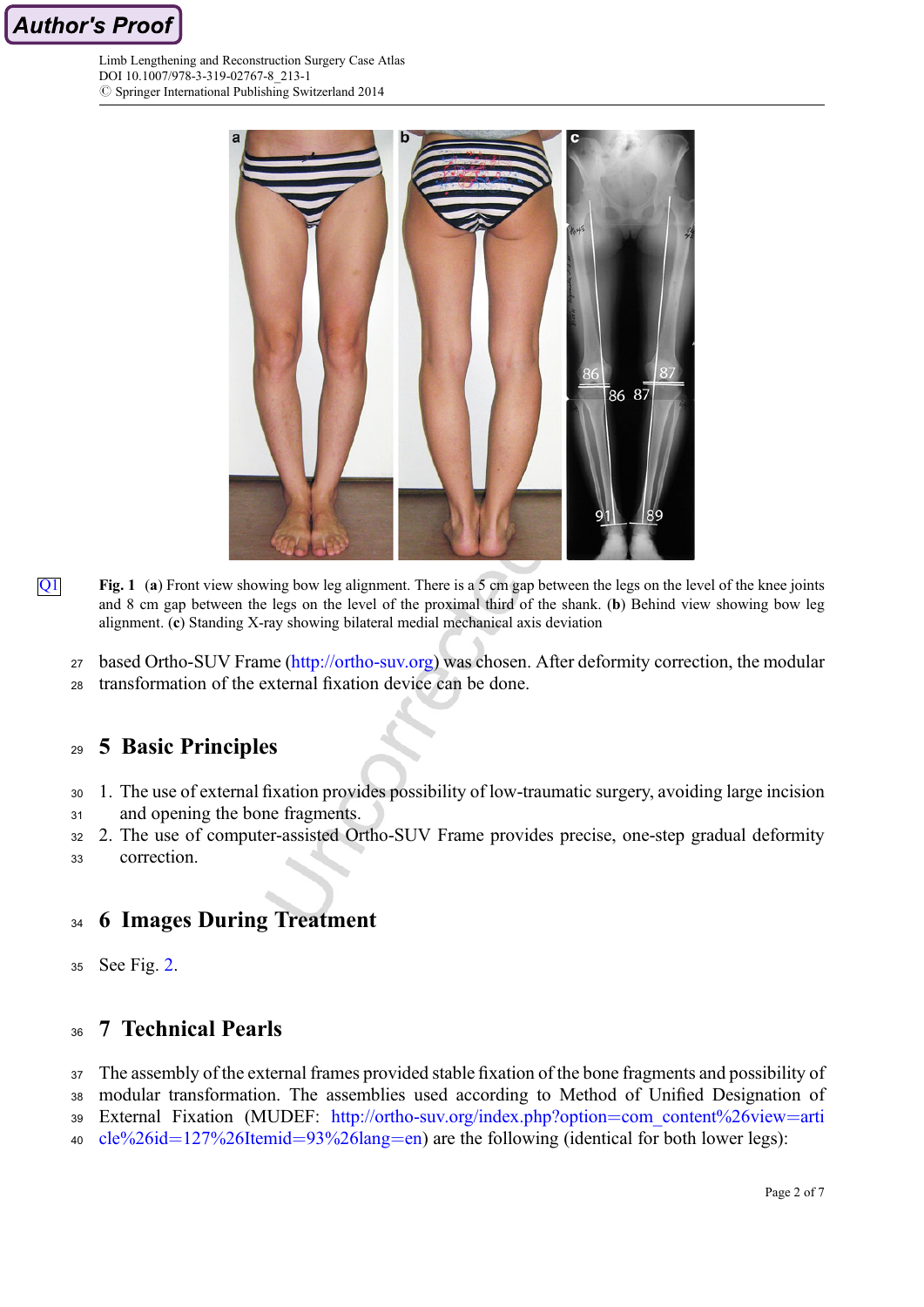<span id="page-3-0"></span>Author's Proof

Limb Lengthening and Reconstruction Surgery Case Atlas DOI 10.1007/978-3-319-02767-8\_213-1  $\oslash$  Springer International Publishing Switzerland 2014



Fig. 2 (a) Preoperative planning. To achieve the desired result, we planned to carry out lengthening of the tibia of 2 cm, medialization of the distal part of the tibia of 10 mm, and valgization of 7°. (b) The Ortho-SUV software window at step 11: the deformities correction planning. The *yellow* bone contour indicated the initial mobile (corresponding) fragment position. The *red* bone contour created by the software indicates the final position of the mobile bone fragment. The same calculation was done for the *left* lower leg. (c) Radiographs after correction by Ortho-SUV. (d) Photos after correction. (e) Photos and radiographs after the modular transformation. Removing of internal half rings and struts provided the opportunity for the patient to stand with legs together which is a more accurate indication of final appearance

$$
\frac{I, 9, 90; I, 3-9; II, 1, 90}{140} - Ortho-SUV - \frac{IV, 2, 90; VI, 12, 70}{140} - \frac{VII(8-2)8-2}{140}
$$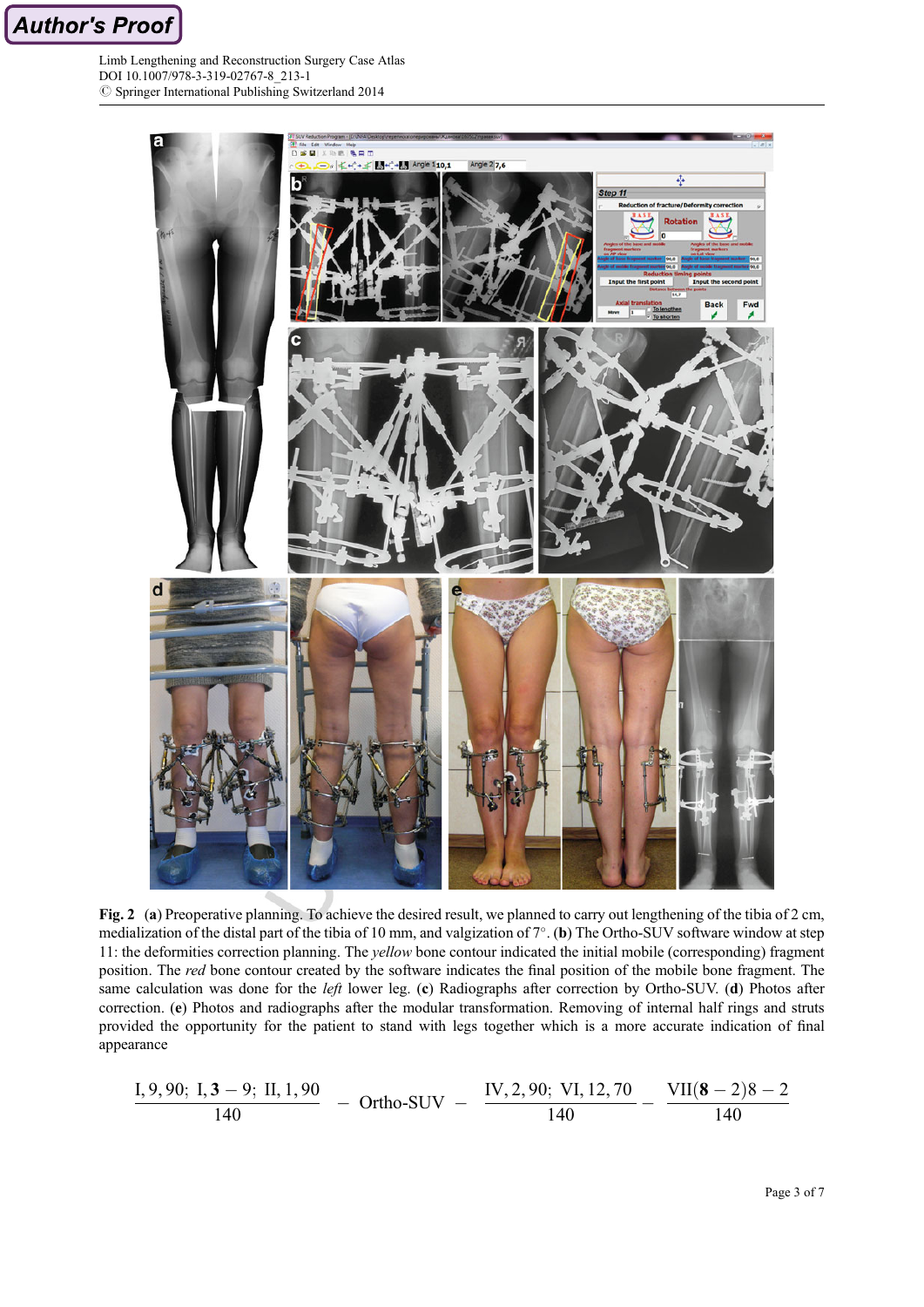



Fig. 3 (a–c) Photos and radiographs 1 month after removal of the external fixation frames showing normal alignment. There is no mechanical axis deviation noted

- Use of module transformation of the circular external frame decreases the bulkiness of the frames:

$$
\frac{I, 9, 90; \text{ II}, 1, 90}{1/2 \quad 140} \quad - \quad \frac{\text{IV}, 2, 90; \text{ VI}, 12, 70}{1/2 \quad 140}
$$

## 43 8 Outcome Clinical Photos and Radiographs

```
44 See Fig. 3.
```
# 9 Avoiding and Managing Problems

 The correction of the deformities was done gradually. Use of a structure at risk point helped determine optimal speed of correction, prevented nerve or vascular disorders, and helped with optimal callus formation.

 Active antibiotic therapy and close method of pin-site management were used to prevent infectious complications.

 Distal tibiofibular syndesmosis was fixed by screws to prevent gap after frame module transfor-mation and removal of the tibiofibular wire.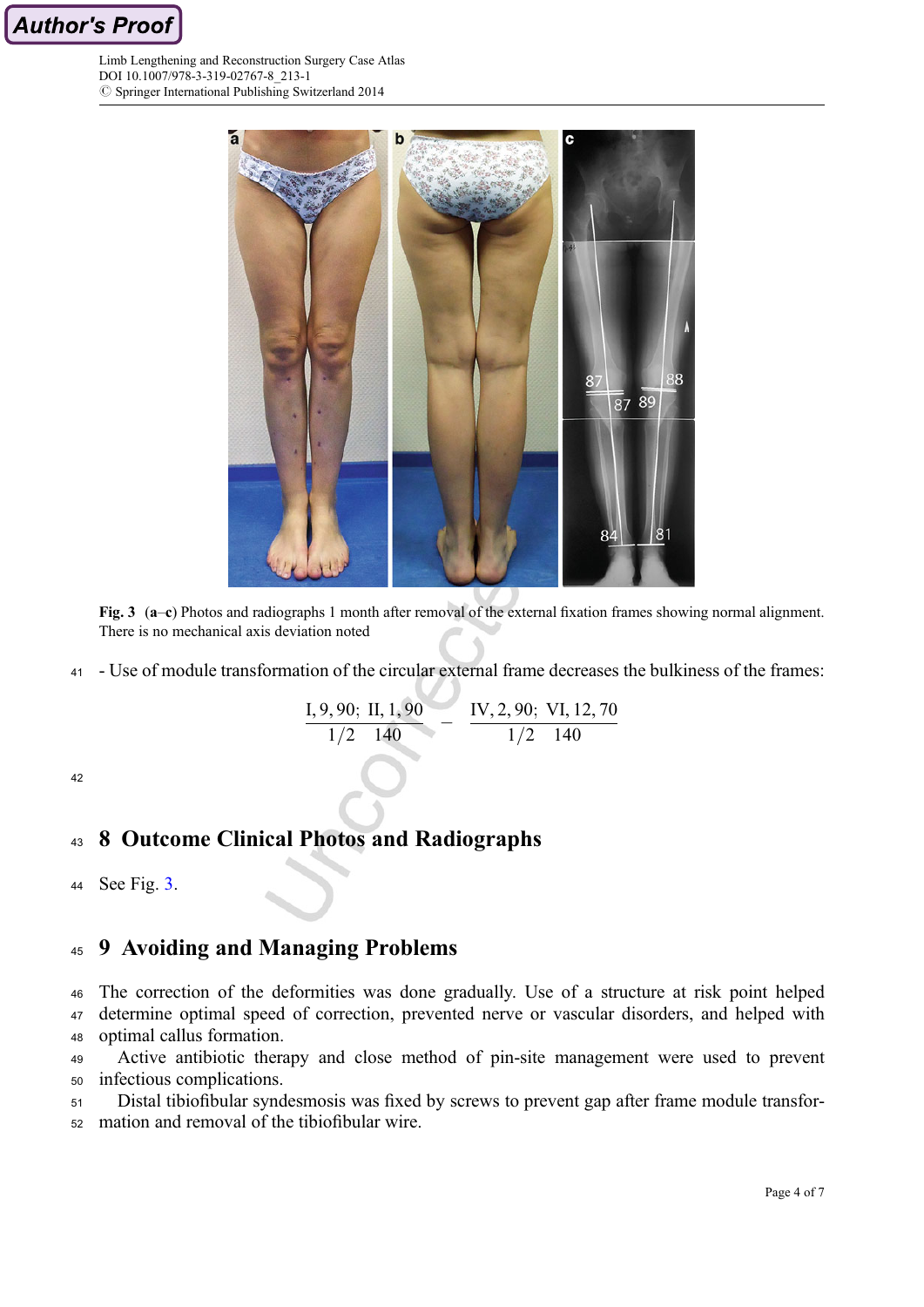## <sup>53</sup> 10 Cross-References

- <sup>54</sup> ▶ [Computer Assisted External Fixation and then Nailing at Both Lower Legs Non-Unions](http://link.springer.com/SpringerLink:ChapterTarget)
- <sup>55</sup> [Accompanied with Complex Deformities](http://link.springer.com/SpringerLink:ChapterTarget)
- <sup>56</sup> ▶ [Computer Assisted External Fixation at Femur two-Level Posttraumatic Complex Deformity](http://link.springer.com/SpringerLink:ChapterTarget)
- <sup>57</sup> ▶ [Computer Assisted External Fixation at Femur Malunion Accompanied With Complex](http://link.springer.com/SpringerLink:ChapterTarget)
- <sup>58</sup> [Deformity](http://link.springer.com/SpringerLink:ChapterTarget)
- <sup>59</sup> ▶ [Spondyloepiphyseal Dysplasia Treated by Bi-lateral Proximal Tibial Osteotomy Followed by](http://link.springer.com/SpringerLink:ChapterTarget)
- <sup>60</sup> [Gradual Deformity Correction](http://link.springer.com/SpringerLink:ChapterTarget)

## 61 References and Suggested Reading

- <sup>62</sup> Artemiev AA, Mirzoyan AE (2001) Ilizarov technique and aesthetic surgery of legs. In: The 2nd
- <sup>63</sup> international meeting of the A.S.A.M.I.: Abstract. Book, Rome, p 28
- <sup>64</sup> Paley D (2003) Principles of deformity correction. Springer, New York, 806
- <sup>65</sup> Paley D (2011) History and science behind the six-axis correction external fixation devices in
- 66 orthopaedic surgery. Oper Tech Orthop 21:125–128,  $\odot$  2011 Elsevier Inc
- $\sqrt{Q^2}$  67 Solomin LN (2008) The basic principles of external fixation using the Ilizarov device. Springer,
	- <sup>68</sup> Milano, 357

Crea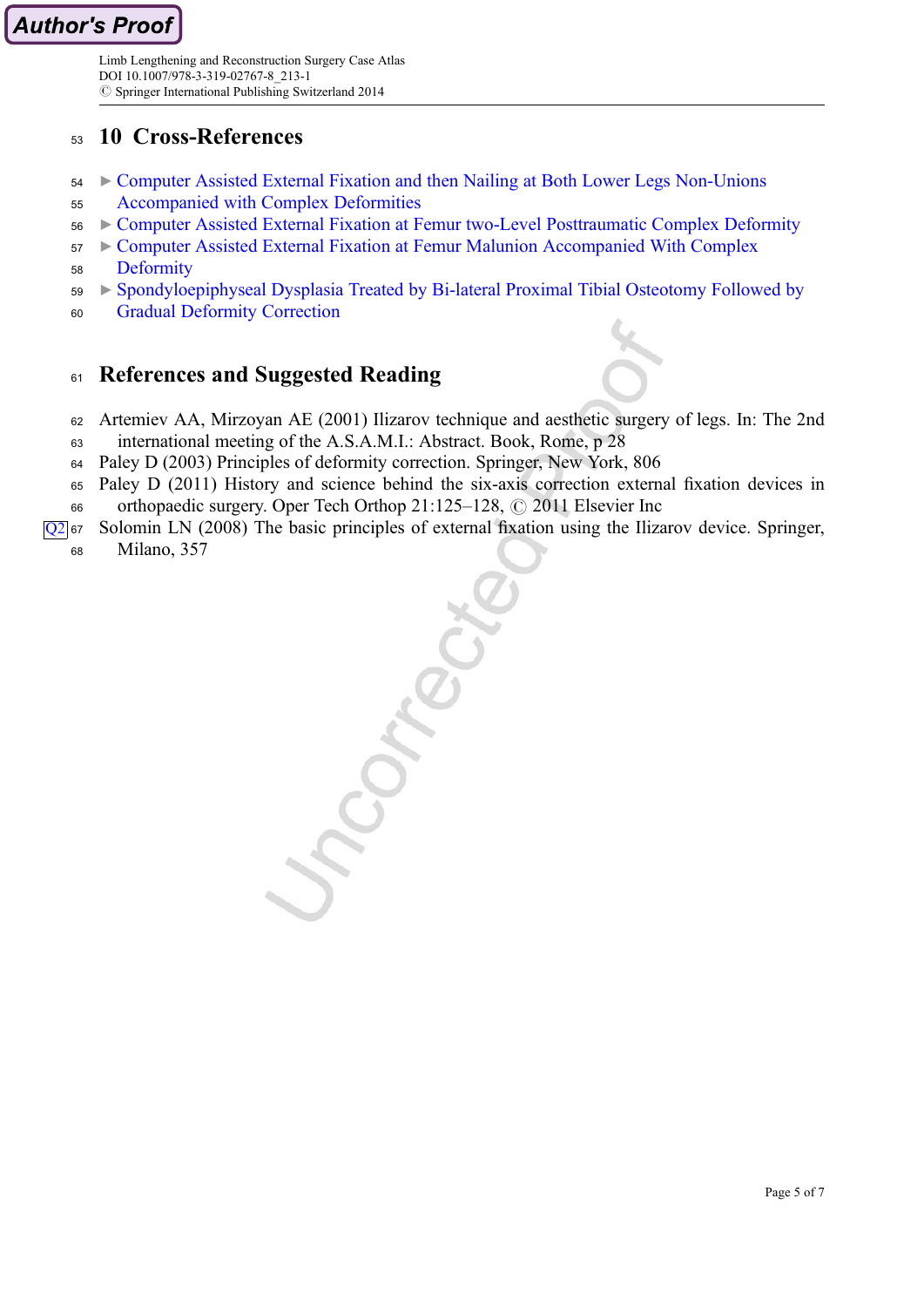## Index Terms:

Aesthetic changing, of lower limb shape 1 Distal tibiofibular syndesmosis 4 Lower limb shape, aesthetic changing 1 Medialization 1, 3 Method of Unified Designation of External Fixation (MUDEF) 2 Ortho-SUV 3 Valgization 1, 3

Company Company